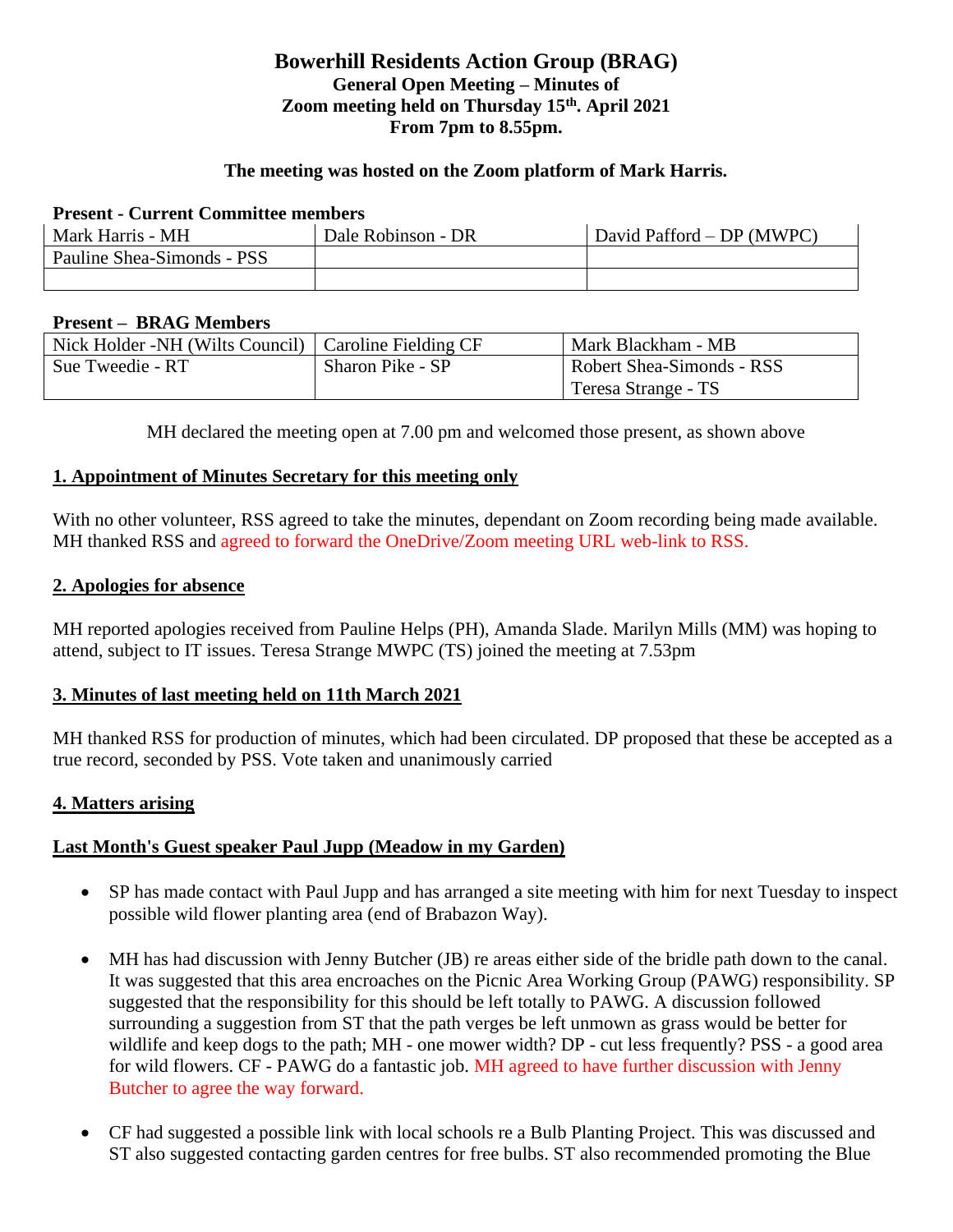Heart Scheme for developing garden areas suitable for wild life (Melksham in Bloom) MH agreed to contact Bowerhill Primary School. DP in his capacity at MWPC rep on Governing body of Melksham Oak Community School agreed to make contact with the appropriate person (NH - Debbie Steer?) in charge of Community based activity groups. SP agreed to approach local Garden Centres for free bulb supply.

• MH has confirmed with (JB) her keenness to carry on leading the PAWG, maintaining the picnic area and pathway. Pauline Helps (PH) has returned her set of noticeboard keys to MH and JB will continue to update the Picnic Area notice boards.

### **Benches and picnic tables**

DP reported (as MWPC Rep on BRAG): Ownership of Benches/Tables to be clarified. As funding for purchases comes through MWPC as well as Area Board, it would be sensible for PC to take over ownership, thus becoming responsible for Inspection and Insurance costs. This showing a cost saving via VAT. A discussion followed, including about old benches and those on the picnic area. General agreement to ownership/purchasing suggestion/method. DP confirmed that the vehicle access to the Hornchurch Road Public Open Space has been re-instated. - DP to further liaise with TS at MWPC.

#### **Previous Meeting Minutes**

MH reported that he had sent a copy of the (un-amended and now agreed) minutes to TS at MWPC and requested that the meeting approve that they be displayed on the MWPC website. This was unanimously agreed. MH to advise TS accordingly.

#### **BRAG Executive Officers**

MH again drew attention to this matter from previous meetings. Initially no further offers forthcoming and a discussion followed regarding the need to follow the constitution. ST offered to stand as a candidate for the post of Secretary and the meeting thanked her. MH stated that, with a temporary Treasurer (MB) we therefore need a Vice Chairman to complete Exec team.

#### **Best Kept Village and Melksham in Bloom Competitions**

The meeting confirmed agreement that BRAG would not enter either of these this year. Agreed to consider again next year.

#### **Melksham By Pass**

DP referred to the recently published Non-Statutory Consultation Report, stating that it comes to no firm conclusions, with no further move towards defining any solutions. MH agreed, having read the report, that there were no clear cut answers yet.

#### **Melksham Neighbourhood and Seend Parish Plans**

MH and NH reported: Seend Plan which incorporates protected areas of Giles Wood and the Picnic Area will be voted on 6th May while Melksham Plan will be taken forward to June or July.

## **Melksham Station Hub Café**

MH confirmed that this is open for drinks and take away snacks.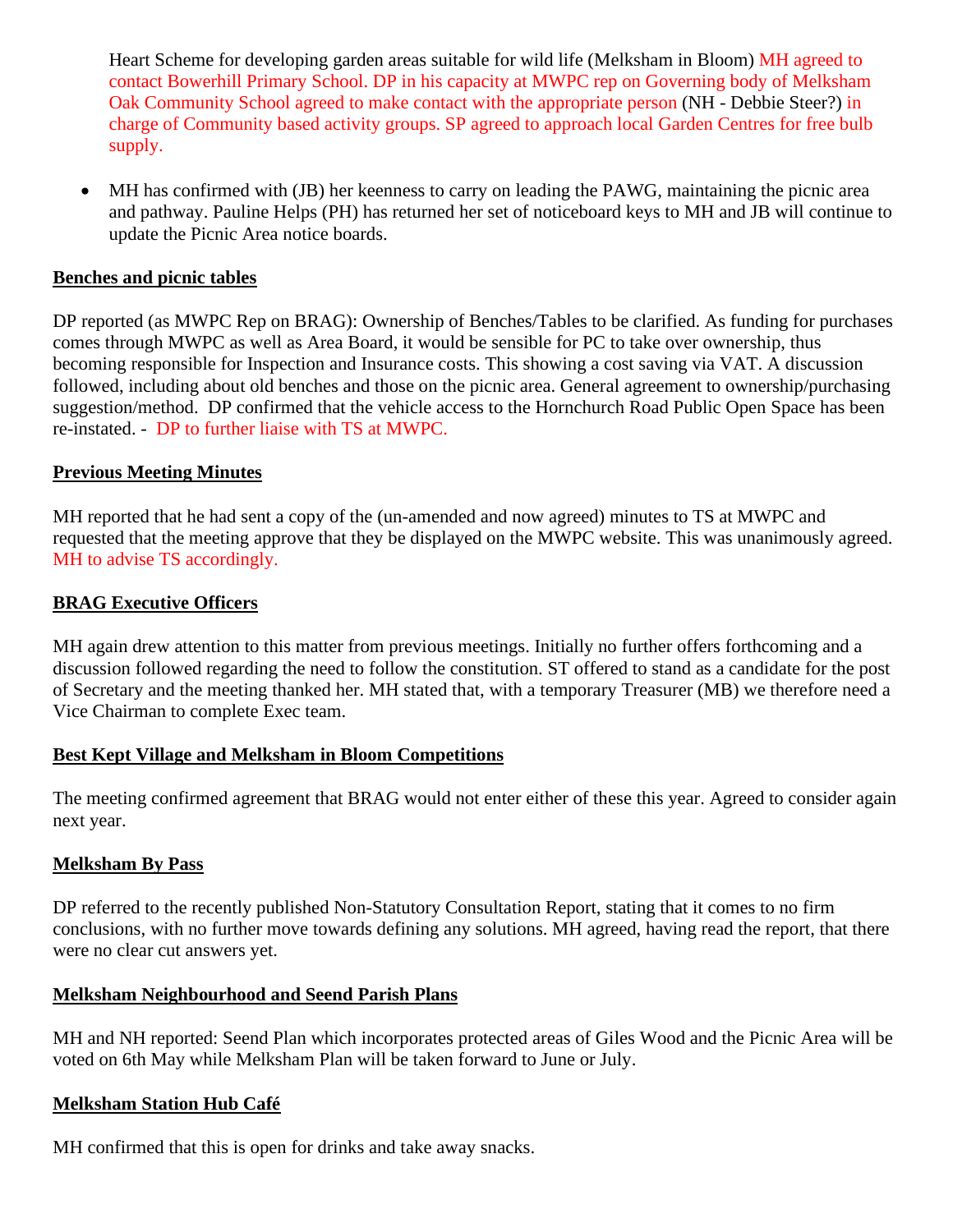## **Planning Application for Housing Development South of Western Way**

MH confirmed no further news to date.

## **Neighbourhood Policing Team**

MH confirmed that Janet Gould is our PCSO. To be contacted as and when needed.

## **5. Correspondence**

No correspondence to or from BRAG reported, but MH stated that he had sent regular emails to Members since the last meeting.

NH requested that MH update the meeting with the generic content of response/reply emails. Are we (BRAG) moving in the right direction, etc.? MH stated that following receiving a comment from a committee member that another committee member (who has not attended Zoom meetings) had said that they did not agree that BRAG was doing what it should do. He sent 2 emails asking members "Is BRAG doing what it should do?" and "Is BRAG doing things that it shouldn't?" No reply has been received from the critical Committee Member, but generally those responses received have been nothing but positive. Everybody thinks we are on the right track and are doing the right thing; so "I was very heartened by that". MH thanked all who had responded positively and stated that he had received no negative comments. He stated he considered that was the end of the matter and suggested that BRAG continues on the way forward as currently in progress.

# **6. Treasurer's Report**

MB provided the Treasurer's Report verbally, alongside a screen shared slide presentation, the text of which is shown hereunder. The slides included a BRAG logo which had been designed by his Son; it was liked by all and agreed that it should be adopted, with thanks being passed on accordingly.

## **TREASURER SITUATION**

MB has met with Jenny for a handover. All documentation is handed over. Support may be needed until MB finds his feet. Currently pulling together a spreadsheet to collate all financials. MB has initiated the addition of MH as a signatory on the account with NatWest. The process requires the minutes from the meeting. Once MH is a signatory we can apply to make the account an online account.

New Signatory  $\wedge$  Request  $\wedge$  NatWest add signatory  $\wedge$  Request to set up online banking  $\wedge$  Request to change Treasurer ^ Meeting Minutes ^ Account Statements ^ Address Change

# **CURRENT FINANCIAL POSITION**

Recent committed expenditure (PAWG Jenny): Bark chippings - £50 Strimmer fuel/cord - £75

Expenditure Pending (PAWG Jenny): Paint  $-$  £30 Compost - £20 (DP provided final member approval for these, so they can now be paid)

Recent income: Wiltshire Council - £2511 (Ring-fenced for tables and benches)

Current account standing: £3233.63p (not including above expenditure)

# **FUTURE TASKS**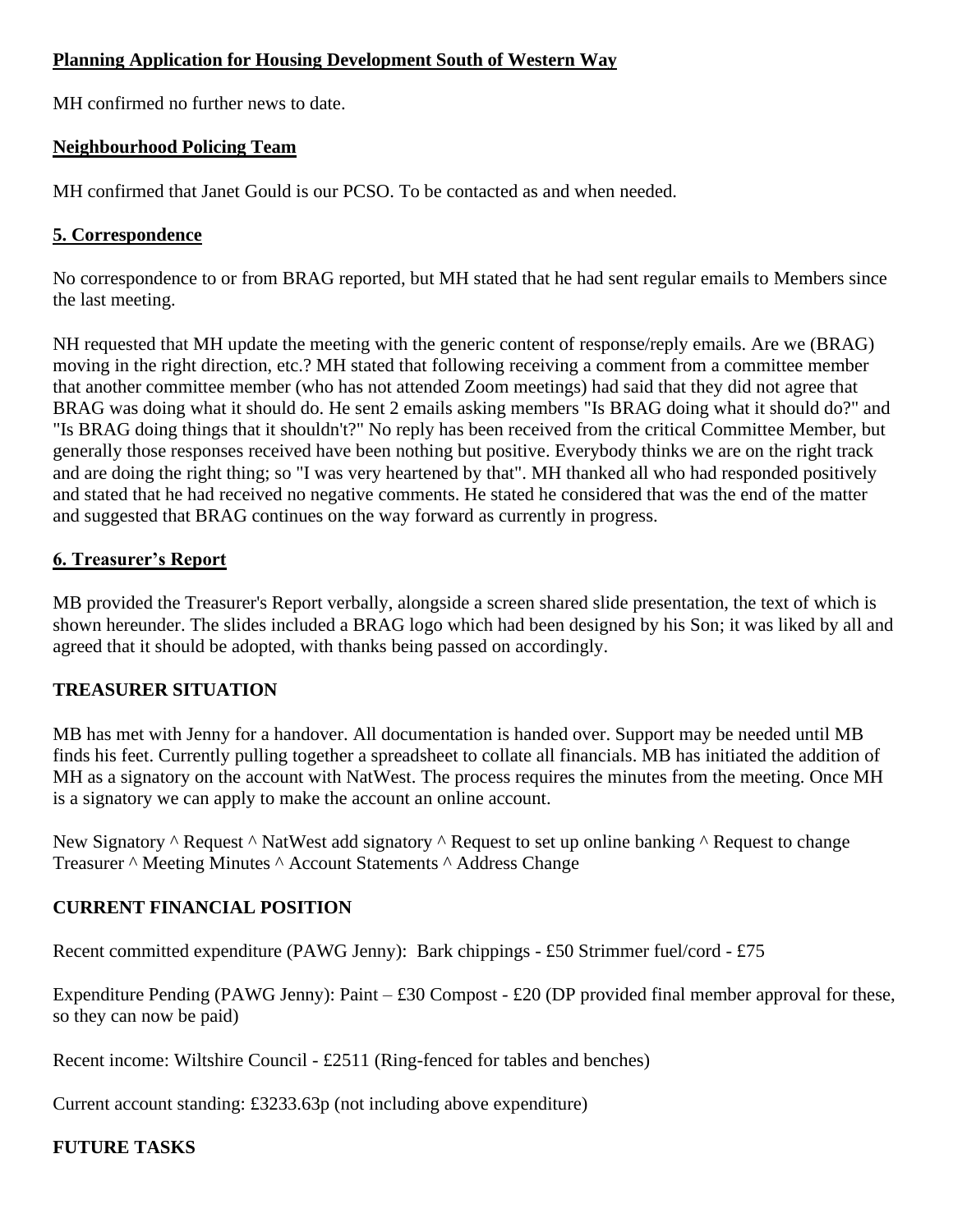Bank account Signatory > Treasurer > Online banking

Check for competitive deals for public liability insurance

There were no further questions or comments: MH thanked MB for the report.

## **7. Melksham Without Parish Council report – Councillor David Pafford**

- DP referred back to the earlier item regarding Benches and Tables and sought clarification from TS. TS stated that the MWPC funded insurance carries a £250 excess, so it is not viable to claim on old benches. They and tables are insured in groups (e.g. Hornchurch Open Space), not individually. Benches and Tables are the subject of regular inspections.
- It had been reported, initially by RSS and subsequently by others that 2 trees adjacent to the entrance of Bowerhill Primary School had recently been cut down. Follow up with Wiltshire Council evidenced that this was as a result of an assessment by the Council Tree Surgeon, who deemed the trees unsafe. They will be replaced, it is thought by White Beam variety. A discussion on this followed with ST saying that White Beam is a native British variety (NH stating they grow to 15 m in height) and the need for the tree felling was likely to have been Ash die back. The meeting agreed that the tree felling without notice was unfortunate.
- The ground surface covering surrounding the child play equipment in the Kestrel Court Play Area has been replaced, with an excellent result. A much used play facility enhanced by this work.
- Essential work at the new Pathfinder Way (Davey Place) play area is still in progress, working towards completion of barriers etc.
- MWPC changes were reported: Prior to May elections, 3 Councillors "stood down"; Paul Carter, Paul Taylor and NH (in view of Unitary Council responsibilities). Bowerhill has 7 councillor seats and with only 5 nominations there will be no election in May. The 4 existing (and re-nominated) Bowerhill Councillors (Alan Baines, John Glover, Robert Shea-Simonds and David Pafford) plus one new one (Mark Harris) will be elected uncontested. The Co-opting process for 2 new Councillors will take place in June and DP requested that members pass the word round to gain interest from any new applicants. Information is available about the process and what's involved in being Parish Councillor.
- A discussion followed under any Qs or comments, about other Councillor vacancies (one in MWPC Shaw ward and those in Seend, Semington and Melksham). TS confirmed that it is permitted to be a Parish Councillor in more than one Ward or Parish, within the 3 mile radius, but is not recommended due to the amount of work involved.
- MH thanked DP for his report.

# **8. Wiltshire Council (Melksham Without South) report – Councillor Nick Holder**

NH stated that his comments and report will be restricted to comply with Pre Election (Purdah) restrictions and rules:

• Agreed that the unannounced tree felling was unfortunate and will take the matter up with the appropriate Unitary Council department.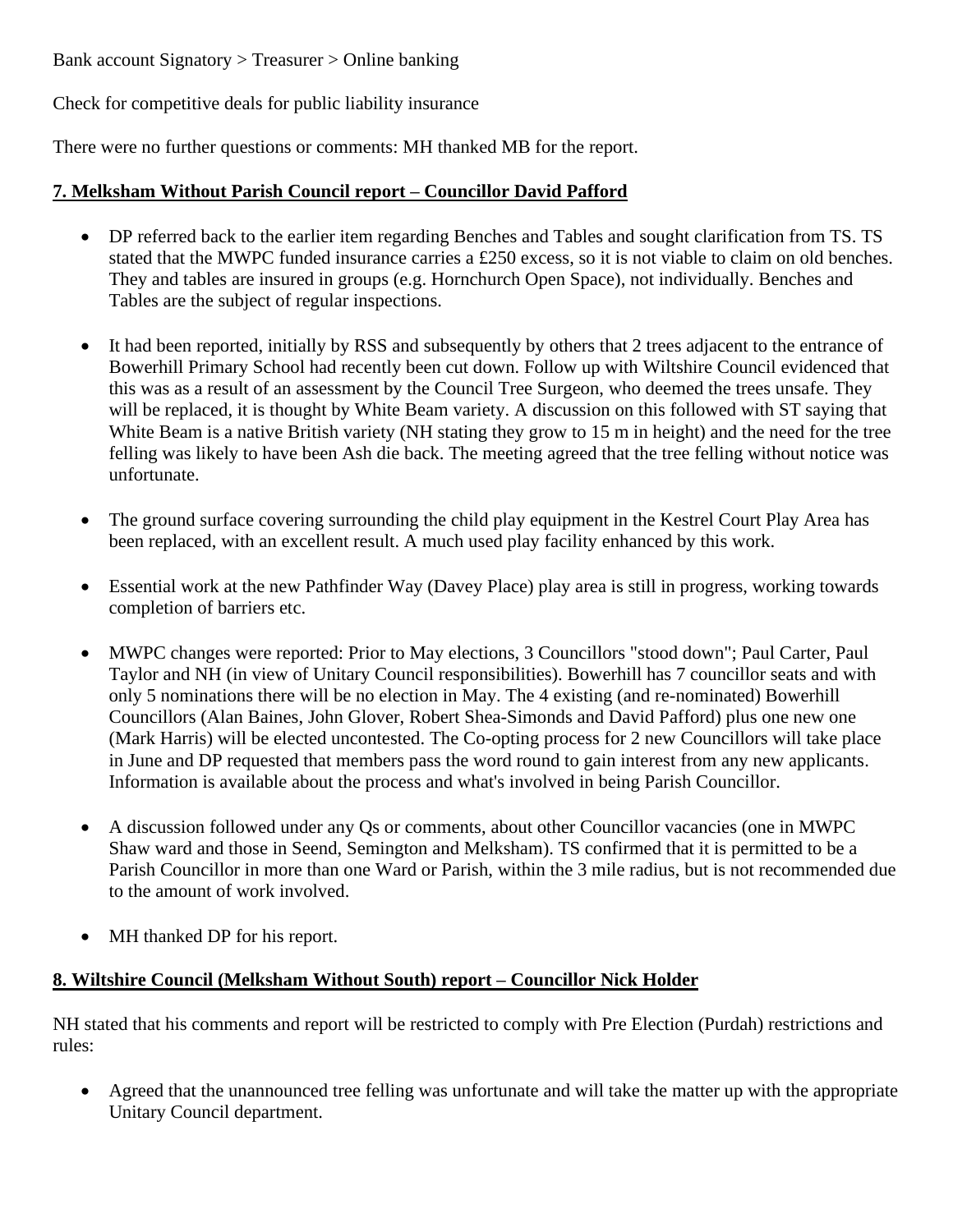- The traffic survey planned for the Western end of Halifax road is on track and scheduled to be done later this year.
- Following on from MH's comments about the planning application for a further housing development on the land adjacent to the current Pathfinder Way development, there have been no further responses. NH's observation comment is that given the objections put forward including those from Highways and his own from CCG, make this level of development unsuitable. NH will continue to stress that this land should be kept solely for commercial/employment development. Following comment from MH re the strain on services should a 70 bed nursing/care home be included in the development, NH gave a detailed overview of his activities with the Health & Wellbeing committee of the Area Board, which include:
- A meeting is planned to take place after the  $6<sup>th</sup>$  of May with the head of the County Clinical Commissioning Group. There is to be a presentation in July regarding the future delivery of Primary Health Care in the area. There will be a working party regarding the future of Melksham Hospital next year. Health Care Commission. The whole matter of funding, not currently as transparent as it should be (e.g. CIL and Section 106 monies??).
- MH asked if there was any further news about the idea for a major healthcare centre in this area. NH replied that, while there was nothing specific, Chippenham and Melksham Hospitals are both included in the working party scheduled to meet February/March next year.
- RSS thanked NH for all his efforts with the provisioning of Primary Health Care and hoped that we will have him to continue that work after the May elections. RSS suggested that Secondary Health Care provision within Wiltshire was also in need of development of resources. NH confirmed that he would continue to address the many issues within this sector (where he works within Social Care), not least among them the Wiltshire Council/ National Government levy and the anticipated 40% increase in post lockdown Mental Health support need.
- MH thanked NH for his report and comments.

# **9. Picnic Area Working Party report**

MH reported that he had received a report from Jenny Butcher which he had circulated to members. Those attending the meeting confirmed receipt of the report which is copied hereunder:

*"The BRAG Picnic Area Working Party have spent a total of 93 hours up to and including yesterday's normal Tuesday morning meet up. The reason it is high is because Graham and I have been there most weekday afternoons as well as the normal Tuesday as there were a lot of jobs to catch up on. Work carried out has been strimming the paths around the site and trimming the two fir trees next to the old notice board so now you can see that we have a sign there as well as the board. Clearing the site of rubbish etc. plus retrieving items from the flooded ditches and natural drainage pond, which the vandals have been throwing in over the winter months. This is an ongoing project as some of the area is still flooded and difficult to negotiate. A new rose-garden area is being made, which will be helped along by some rotted horse manure from the ponies in the field at the top of the bridleway. Graham and I will be picking up some this weekend to take down to the site. Graham is making a newer and safer path near the drainage pond using up material held on site, as this was rather bumpy and a trip hazard. This is a work-in-progress. Sheila and I have been weeding the existing flowerbed areas plus I have been planting up new arrivals from my garden and plants donated by residents. Also, sowing seeds as each area is dug. This again is ongoing. Another ongoing project is the painting of the new circular bench around the old oak tree. Also, benches, wheelbarrows, planters and signage will all have to be repainted this year as this is normally done annually.*

*The woodchip saga continues. We had to cancel a delivery, as there was no room to off-load due to the number of parked vehicles. We have been told the moored narrow-boats will be moving on soon so all the extra vehicles that belong to them will follow them to their next mooring site. The River and Canal Trust gave them permission*